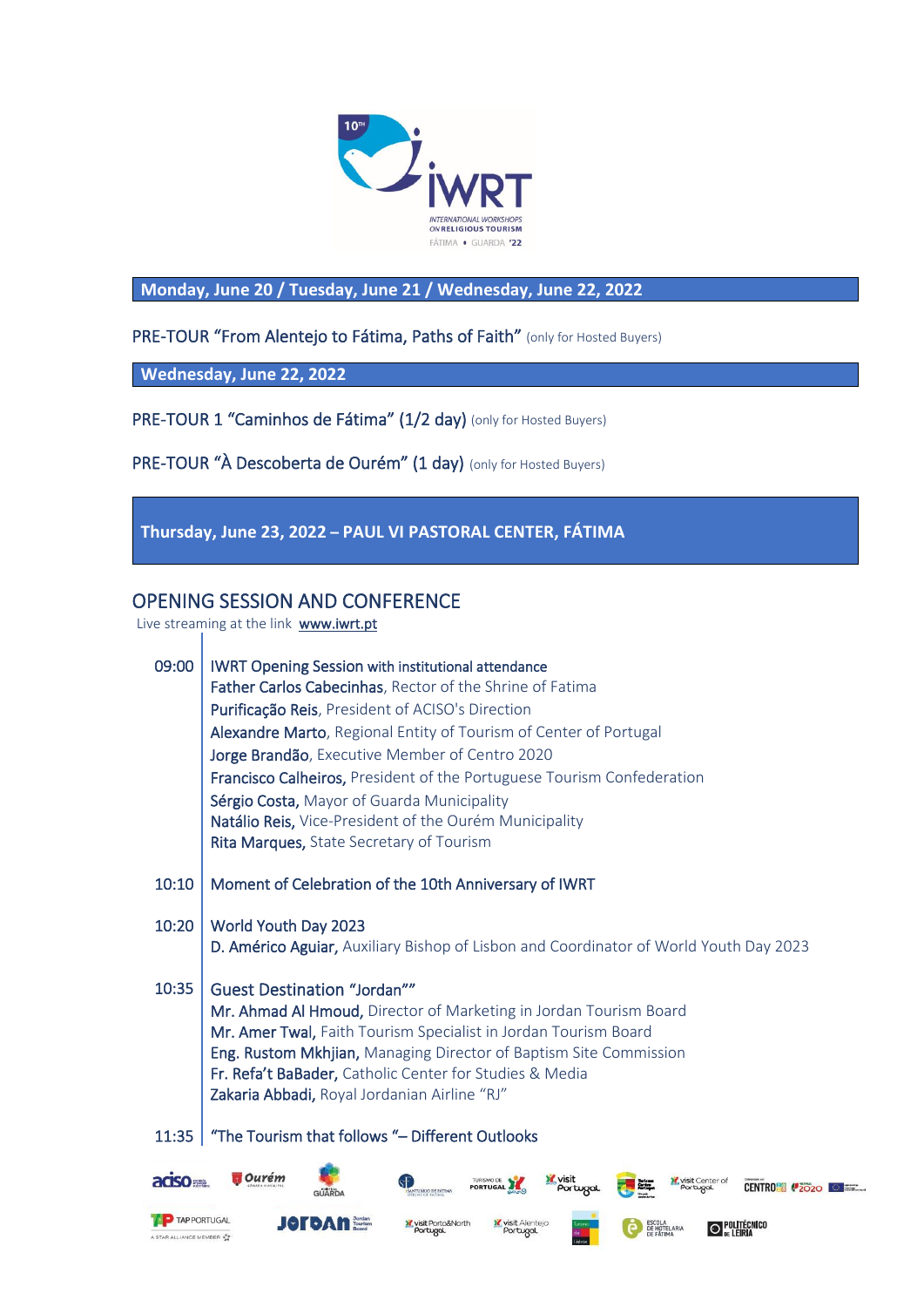|       | Moderator: Marco Rebelo, Tourism Consultant and owner of NML Turismo<br>Maria Isabel Roque, PhD in History with a specialisation in Museology of Religion from |
|-------|----------------------------------------------------------------------------------------------------------------------------------------------------------------|
|       | Lusíada University                                                                                                                                             |
|       | Ruben Obadia, Communication Manager at the Alentejo Tourism Promotion Agency                                                                                   |
|       | Pedro Castro, Consultant at SkyExpert Consulting and teacher in Tourism Management at<br><b>ISCE</b>                                                           |
|       | D. Ildefonso de la Campa Montenegro, Diretor S.A. de Xestión do Plan Xacobeu                                                                                   |
|       |                                                                                                                                                                |
| 12:35 | <b>Debate</b>                                                                                                                                                  |
|       | 12:45   Presentation of the XV Art & Tur Festival                                                                                                              |
|       | Francisco Dias, Professor at the Polytechnic of Leiria and Director of the Art&Tur -<br><b>International Tourism Film Festival</b>                             |
| 13:00 | End of the Opening Session and Conference                                                                                                                      |

# **LUNCH**

13:00 Lunch served at the Bom Pastor Hall (reserved for Speakers, Hosted Buyers, Suppliers and Exhibitors)

### CONTACT EXCHANGE

14:30

to 17:00 Contact Exchange (reserved for Hosted Buyers, Suppliers and Exhibitors)

# OFFICIAL DINNER

19:15 Reception at Porto de Mós Castle, by the Municipality of Porto de Mós and Entidade Regional de Turismo Centro de Portugal 20:30 Official Dinner (reserved for Hosted Buyers, Suppliers and Exhibitors) at Dom Abade restaurant - IC2 Km 106, Santeira, 32, 2480-112 Pedreiras, Porto de Mós 23:30 | End of the Official Dinner

**Friday, June 24, 2022**

# CONTACT EXCHANGE

| 09:00 |                                                                                   |
|-------|-----------------------------------------------------------------------------------|
| 12:30 | <b>to Contact Exchange</b> (reserved for Hosted Buyers, Suppliers and Exhibitors) |

# **LUNCH**

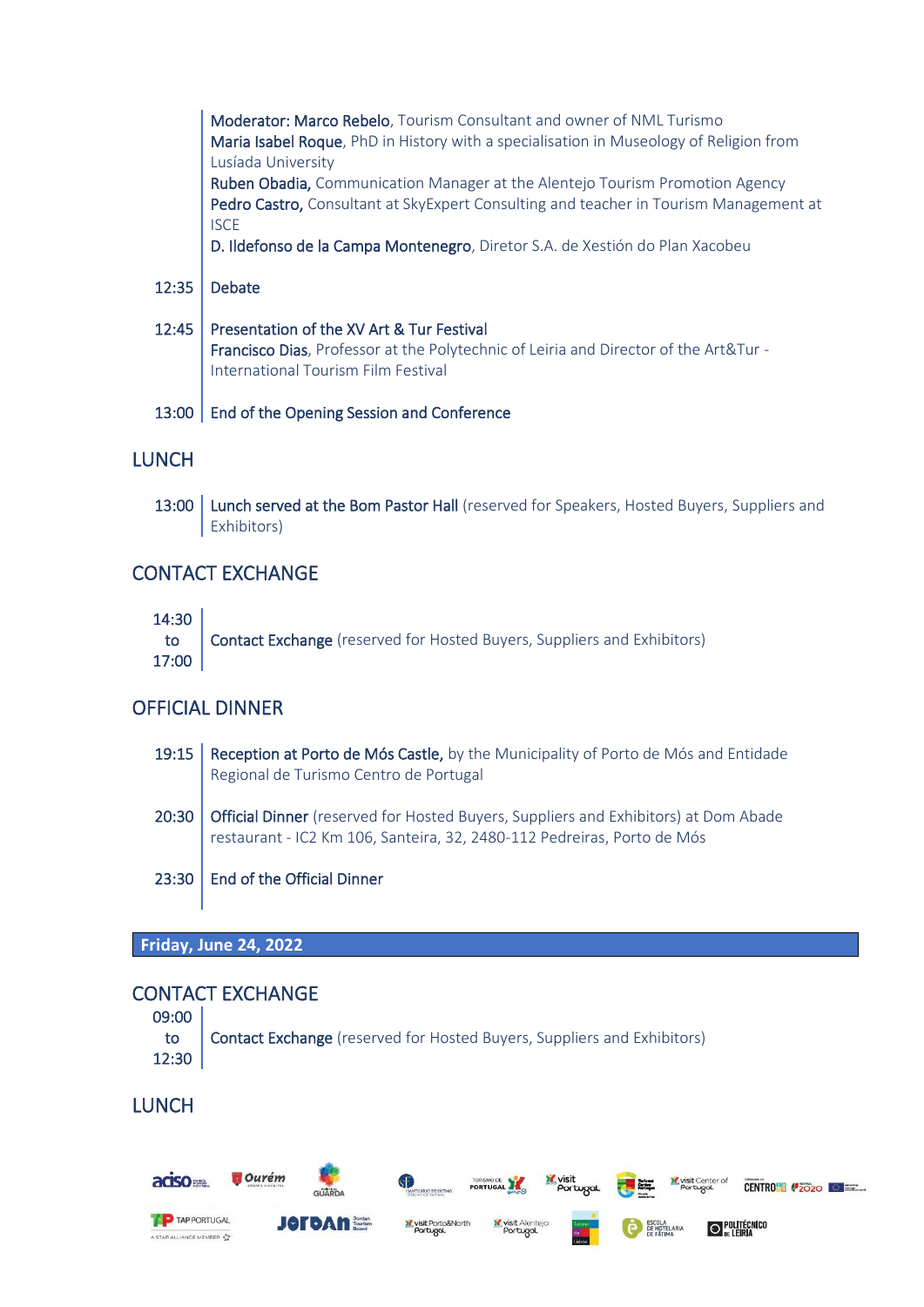12:30 Lunch served at the Bom Pastor Hall (reserved for Hosted Buyers, Suppliers and Exhibitors)

#### CONTACT EXCHANGE

14:00

to 16:30 Contact Exchange (reserved for Hosted Buyers, Suppliers and Exhibitors)

**Saturday, June 25, 2022**

POST-TOUR 1 "Caminhos de Fátima" (1 day) (only for Hosted Buyers)

POST-TOUR "À Descoberta de Ourém" (1 day) (only for Hosted Buyers)

**Sunday, June 26, 2022 / Monday, June 27, 2022 / Tuesday, June 28, 2022**

- TBA The tours programs will be available for download on the website. Post-tours will be provided by ARPT's.
- POST-TOUR JEWISH HERITAGE CENTER OF PORTUGAL (only for Hosted Buyers)

POST-TOUR CATHOLIC CENTER OF PORTUGAL (only for Hosted Buyers)

POST-TOUR PORTO & NORTH (only for Hosted Buyers)

POST-TOUR LISBON, TOURISM ASSOCIATION (only for Hosted Buyers)

# "JEWISH HERITAGE", WORKSHOP IN GUARDA

**Friday, June 24, 2022 - GUARDA**

- TBA Bus transfers to the city of Guarda only for Hosted Buyers registered at the Guarda Workshop, which will be part of the Guarda Program. TBA Reception and Welcome to participants - Hotel Lusitânia
- 21:00 | Welcome Dinner Hotel Lusitânia

### **Saturday, June 25, 2022 - GUARDA**